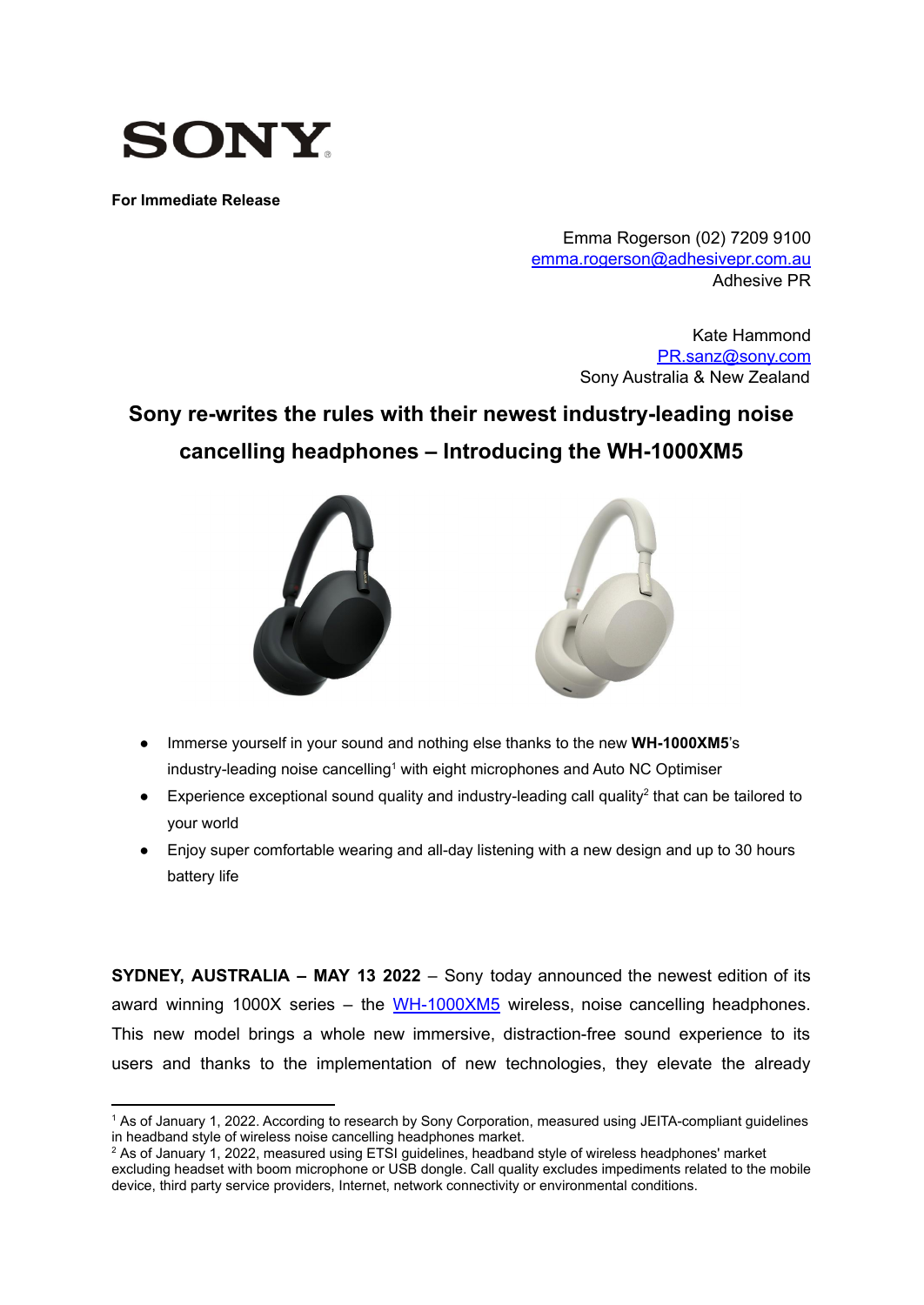industry-leading noise cancelling and audio quality on the WH-1000XM4, to a whole new level.

# **The best noise cancelling just got better**

The **WH-1000XM5** has been created with Sony's most remarkable noise cancelling yet, with two processors controlling eight microphones that dramatically reduce noise especially in the mid-high frequency range and an Auto NC Optimiser that automatically optimises noise cancellation, depending on the environment. Whether you're trying to zone into your work in a busy cafe or aiming to relax during a hectic morning commute, the **WH-1000XM5** creates an immersive listening environment.



Work anywhere with noise cancelling

With the help of the Integrated Processor V1, the **WH-1000XM5** unlocks the full potential of Sony's HD Noise Cancelling Processor QN1, while the specially designed 30mm driver unit enhances noise cancelling. These features improve sound clarity and bass reproduction, creating incomparable noise cancellation that allows you to totally switch off the world around you.

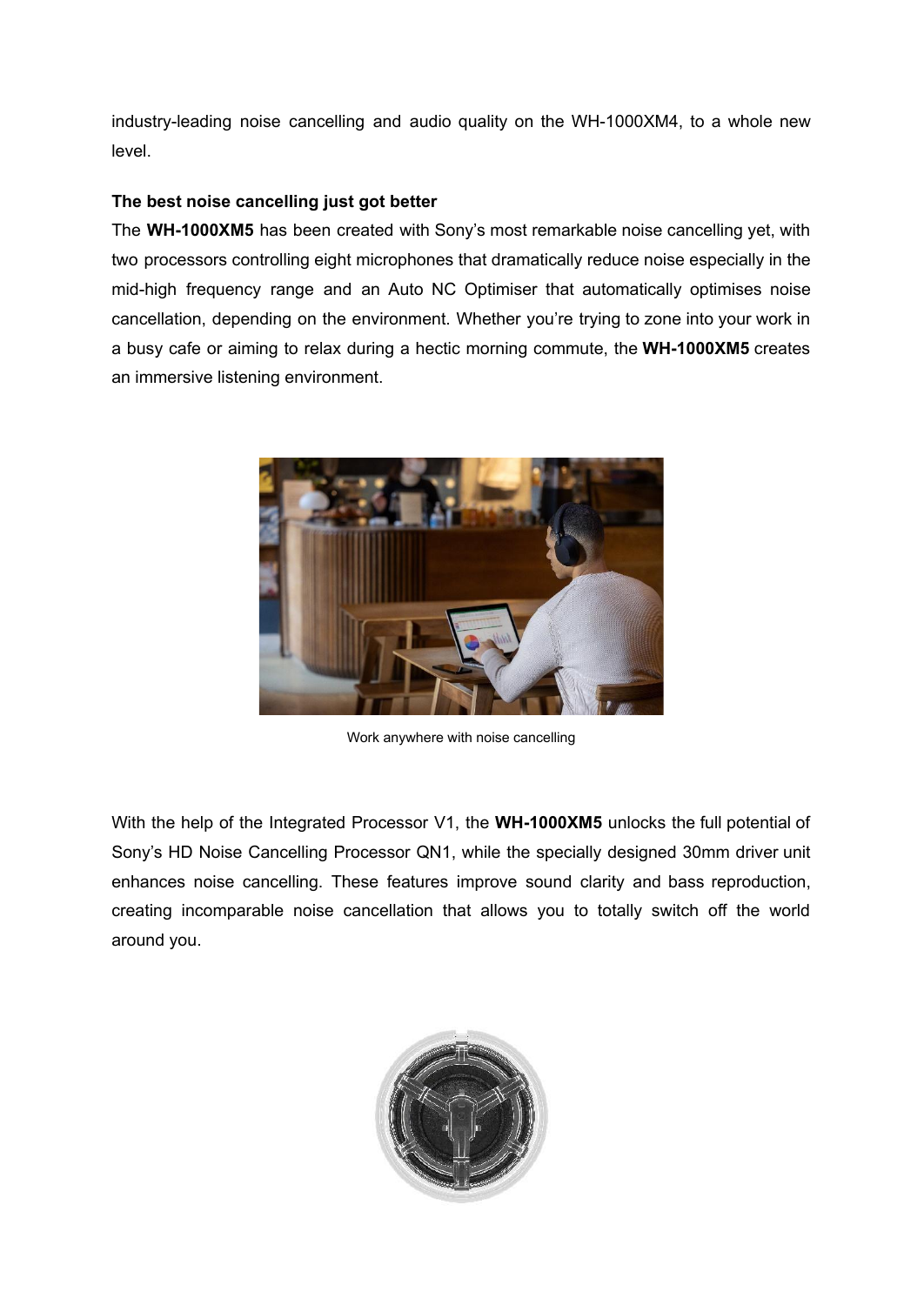#### Driver unit

#### **Exceptional sound engineered to perfection**

The **WH-1000XM5** headphones are setting a whole new standard for high quality audio. Sony's meticulous selection of materials and their assembly means you can enjoy your favourite tracks in the way they should be experienced.

The specially designed 30mm driver unit with a light and rigid dome uses carbon fibre composite material that improves high frequency sensitivity for more natural sound quality. Sony's unique technologies also include a premium-lead free solder containing gold for excellent connectivity and optimised circuitry that ensures you're experiencing clear, consistent sound with every track.



**Structure** 

You can now enjoy premium, High-Resolution Audio, with and without the wires, thanks to Sony's industry-adopted audio coding technology, LDAC<sup>3</sup>. All your music will be restored back to high range sound with the use of DSEE Extreme™<sup>4</sup> that upscales digital music files in real time, allowing you to appreciate all the fine-details the artist injected into your most-loved tracks. These new headphones are 360 Reality Audio Certified that allow you to enjoy a custom immersive music experience with personalisation<sup>5</sup>.

<sup>&</sup>lt;sup>3</sup>Need to set the function to "Priority on Sound Quality" using the Sony | Headphones Connect app. Compatible devices supporting LDAC will be needed.

<sup>4</sup> Activate DSEE Extreme™ from the Sony | Headphones Connect app.

<sup>5</sup> Sony | Headphones Connect App is needed. Requires subscription to a music streaming service – subscription fees apply. Some services may not be available in certain countries / regions.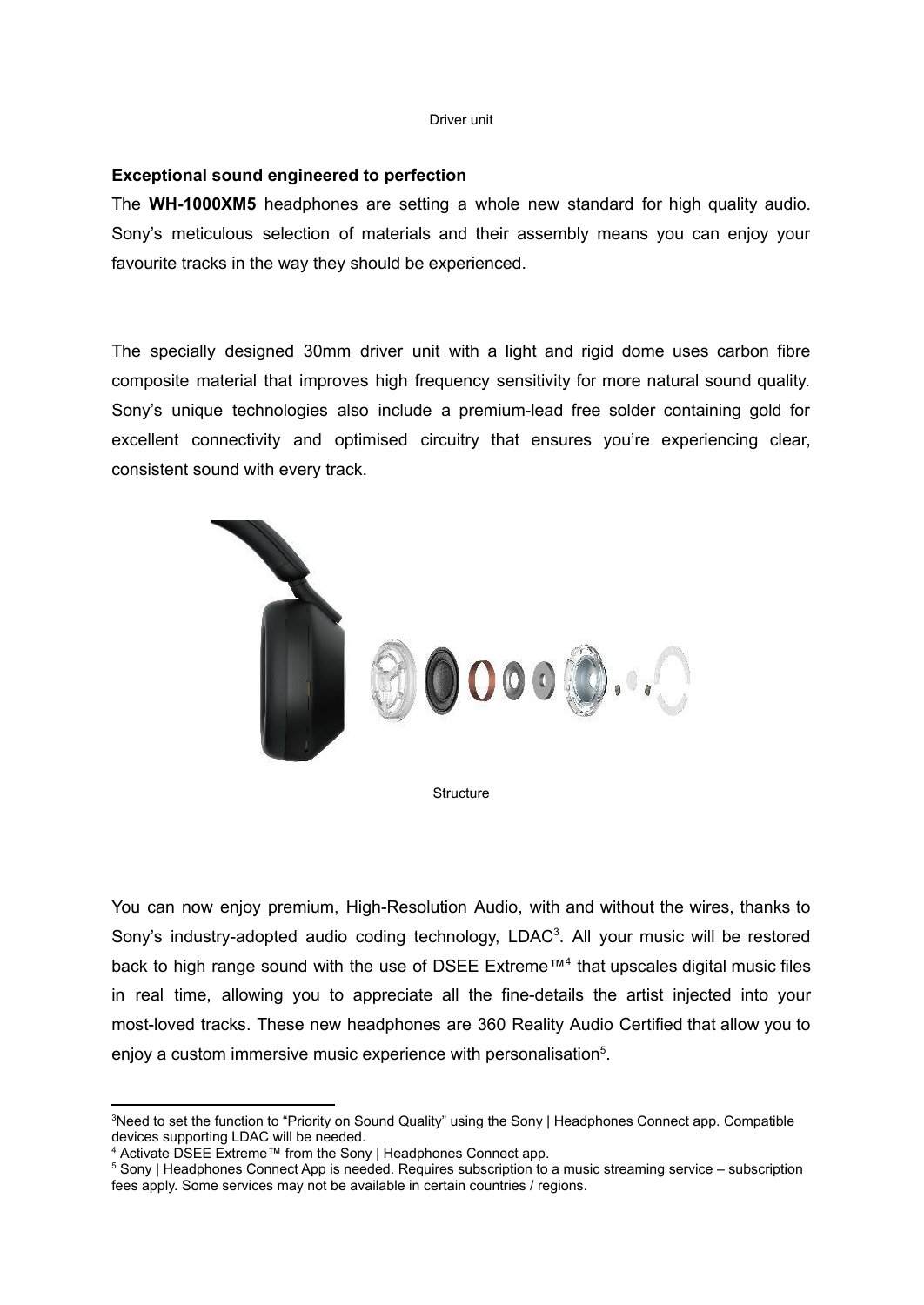#### **Industry-leading call quality**

No location is off limits for taking calls with the **WH-1000XM5** headphones. Sony's precise Voice Pickup technology uses four beamforming microphones and an AI based noise reduction structure to isolate your voice with perfect precision, while a newly developed wind noise reduction structure minimises wind noise during calls. So now a busy street or a noisy work environment can be the perfect place for a quick catch-up call with friends or colleagues.



Industry-leading call quality

# **Brand new design with improved wearing comfort**

For those familiar with the iconic design of the WH-1000X series, the **WH-1000XM5** introduces a beautifully crafted evolution in the style for the range. An all-new noiseless design is beautifully finished in a newly developed soft fit leather with a stepless slider. The new synthetic soft fit leather material fits snugly around the head taking the pressure off your ears and blocking out external noise, so you can keep listening all day, free of discomfort.

#### **The headphones with effortless control**

Sony knows you're moving through the world at a fast pace, so when you finish a busy workday and arrive at the calmness of your own home, the **WH-1000XM5** make this transition seamless using Adaptive Sound Control. This automatically tailors sound to suit your situation, recognising your most frequented locations and adjusting the ambient sound settings accordingly.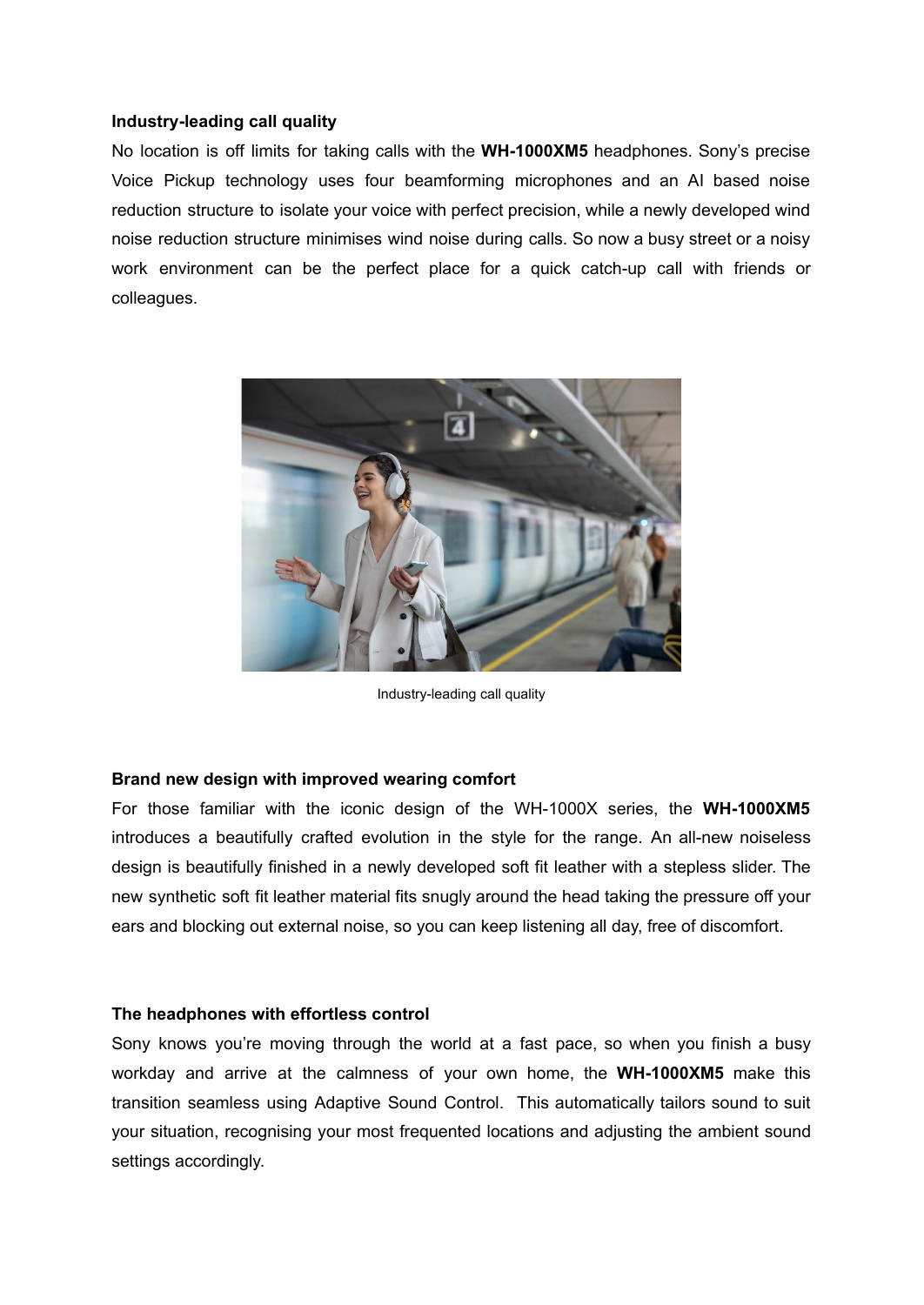

Adaptive Sound Control

The **WH-1000XM5** integrates Quick Access so you can configure these headphones to resume Spotify playback with two or three taps, no need to touch your smartphone<sup>6</sup>.

Sony also helps you listen to your music safely with the Sony Headphones Connect app, comparing sound pressure data recorded by your headphones with guidance of the World Health Organisation (WHO). You will receive instant OS notifications when listening levels are too high.



Sony Headphones Connect app

The **WH-1000XM5** also comes with smart features to help you effortlessly sail through each day. Thanks to Speak-to-Chat<sup>7</sup> you can stop for a quick conversation and your headphones

<sup>&</sup>lt;sup>6</sup> Install the Spotify app and set up with Sony | Headphones Connect app. Spotify service may not be available in some countries/regions.

<sup>&</sup>lt;sup>7</sup> Set the function to "ON" from the Sony | Headphones Connect app. To deactivate Speak-to-Chat and return to your music immediately, tap the right touch panel. Otherwise, music will resume playing by default 15 seconds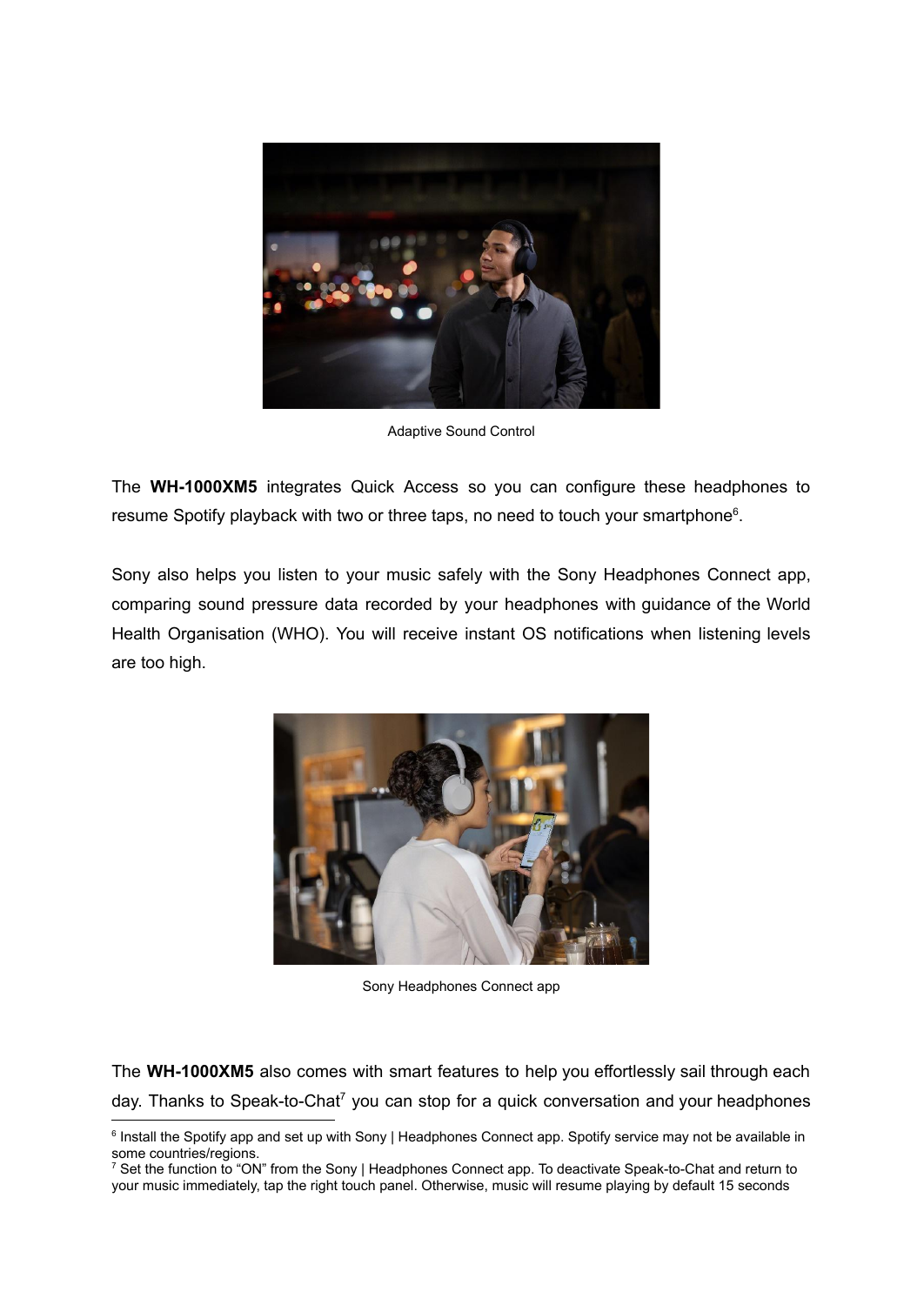will automatically stop the music and let in ambient sound. Once your chat is over, the music plays on, and with the help of instant pause your personal soundtrack will stop playing as soon as you take the headphones off.



Speak-to-Chat

The **WH-1000XM5** are also Google Assistant and Alexa compatible, helping you with everyday tasks for hands-free help on the go. You can connect with friends and family, get information, listen to music, set reminders and more<sup>8</sup>.

# **Effortless pairing**

Staying connected has never been easier, as these Bluetooth headphones can be paired with two devices at the same time. When you receive a call, your headphones know which device it's coming from and instantly connect you to the right one. You can also quickly switch between devices with just the touch of a button.

after your conversation ends in Speak-to-Chat mode. This timeframe can be customised using the Sony | Headphones Connect app.

In rare cases, Speak-to-Chat may unintentionally start up in response to vibrations caused by devices such as electric toothbrushes, electric massagers and electric shavers, and activities such as brushing teeth, coughing or humming.

<sup>&</sup>lt;sup>8</sup> Google Assistant headphones features, including "OK Google" hot word detection, are only available when connected to a supported Android™ device. Google and Android are trademarks of Google LLC. Amazon, Alexa and all related logos are trademarks of Amazon.com, Inc. or its affiliates. Google Assistant and Alexa are not available in all languages and countries/regions. Install the Google app and set up with Sony | Headphones Connect app. For Amazon Alexa, install the Amazon Alexa app and set up with Sony | Headphones Connect app.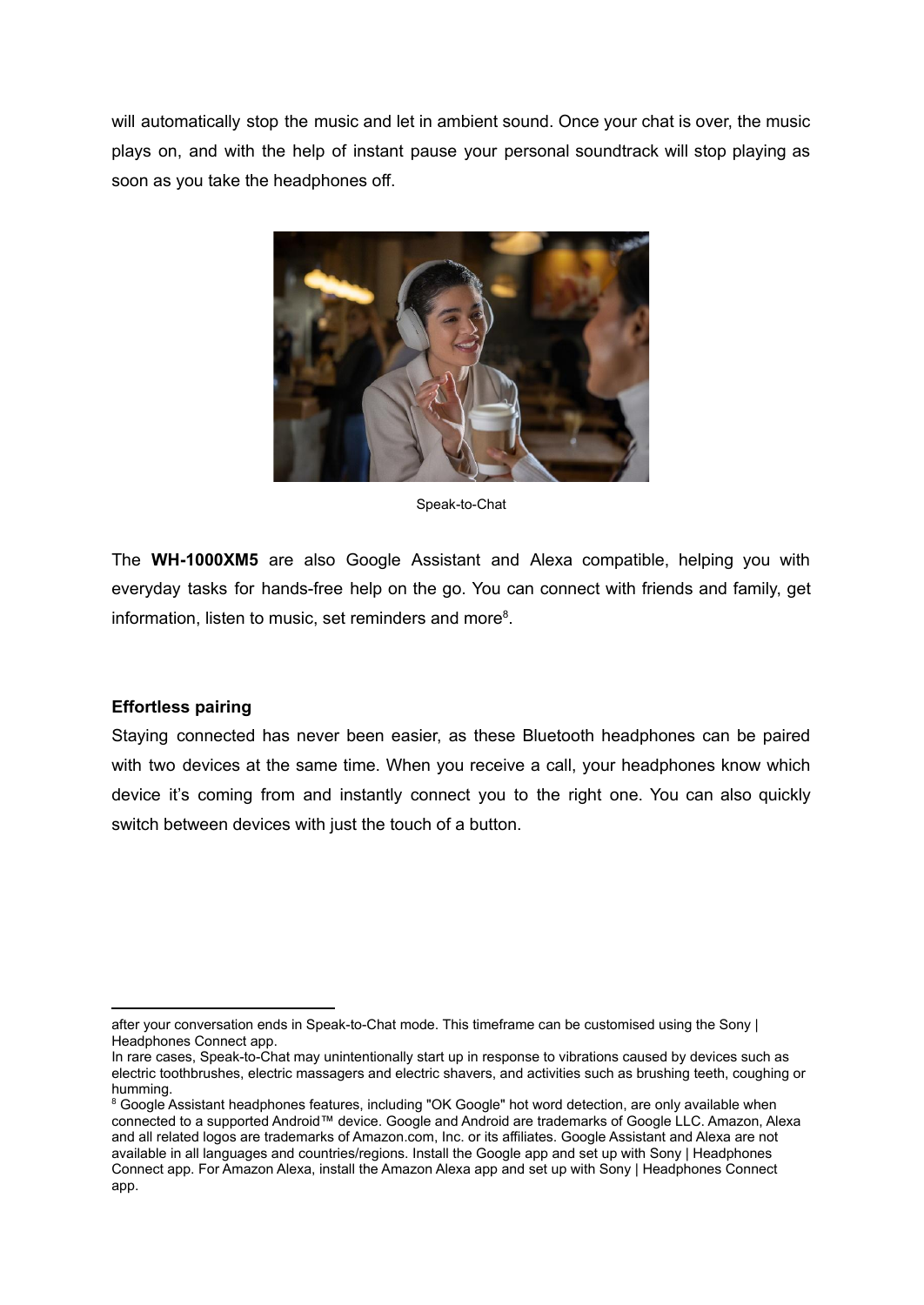

Multi-point connection

The **WH-1000XM5** support Google's helpful new Fast Pair feature, allowing you to effortlessly pair with your Android™ devices. You can also locate where you last left your headphones. Swift Pair makes it quick and easy to pair your headphones to your Windows 11 or Windows 10 laptop, desktop PC or tablet.

# **Made with the environment in mind**

Sony have designed these headphones with the environment in mind. There's no plastic in the WH-1000XM5 packaging<sup>9</sup>, which is designed based on low toxicity design principles and a 'Made to be Remade' philosophy that's more socially responsible. The product box is produced using recycled and sustainable materials developed specially for Sony. WH-1000XM5 also uses recycled plastic materials from automobile parts<sup>10</sup>.



Product packaging

<sup>&</sup>lt;sup>9</sup> Depending on geographical region. Coating and adhesive materials excluded.

<sup>&</sup>lt;sup>10</sup> Recycled plastic is subject to change.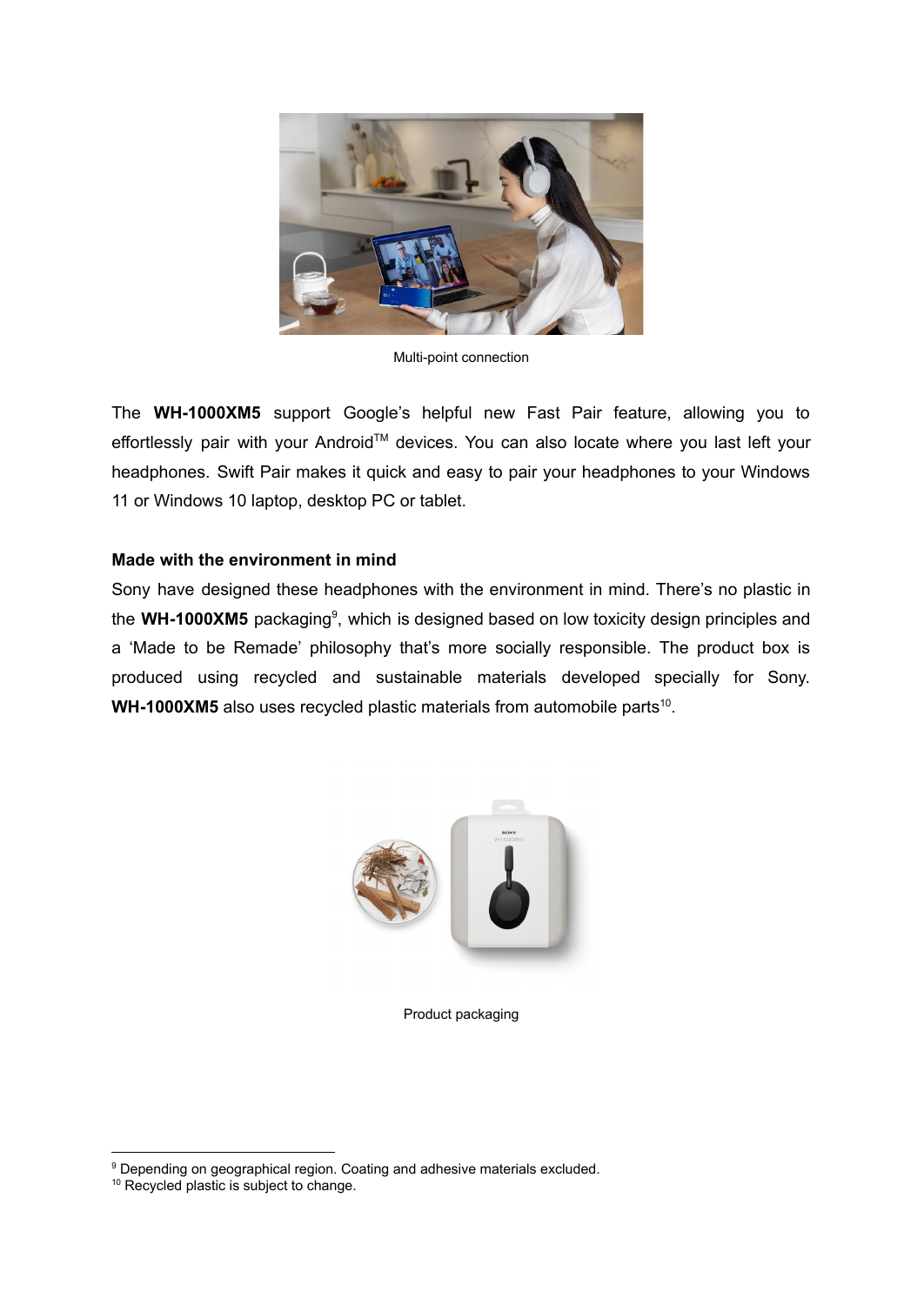# **All day power and portability**

Sony wants you to tune in and enjoy hours of your favourite artists, making sure nothing gets in the way of your listening experience. The **WH-1000XM5** comes with an impressive 30 hours of battery life, so you can enjoy superlative sound even on long travels, and if you're in a rush you can now get a remarkable 3 hours' worth of charge in just 3 minutes using USB Power Delivery (PD)<sup>11</sup>.

The **WH-1000XM5** comes with a handy collapsible carrying case that can be made thinner for easy storage, letting you easily take your headphones wherever you travel.



Collapsible carrying case

# **Partnership with global superstar Khalid**

In line with the **WH-1000XM5** launch, Sony has partnered with global superstar and Sony Music Entertainment artist Khalid on storytelling around how **WH-1000XM5** headphones provide premium listening for music.

"As an artist and music fan, quality listening is important to me and Sony's new **WH-1000XM5** headphones deliver quality music experiences in a big way," says Khalid. "The noise cancelling really makes you feel closer to the music and hear all the details in a song, transporting you to a different world which is how I love to experience music."

<sup>&</sup>lt;sup>11</sup> The adapter is not included with WH-1000XM5.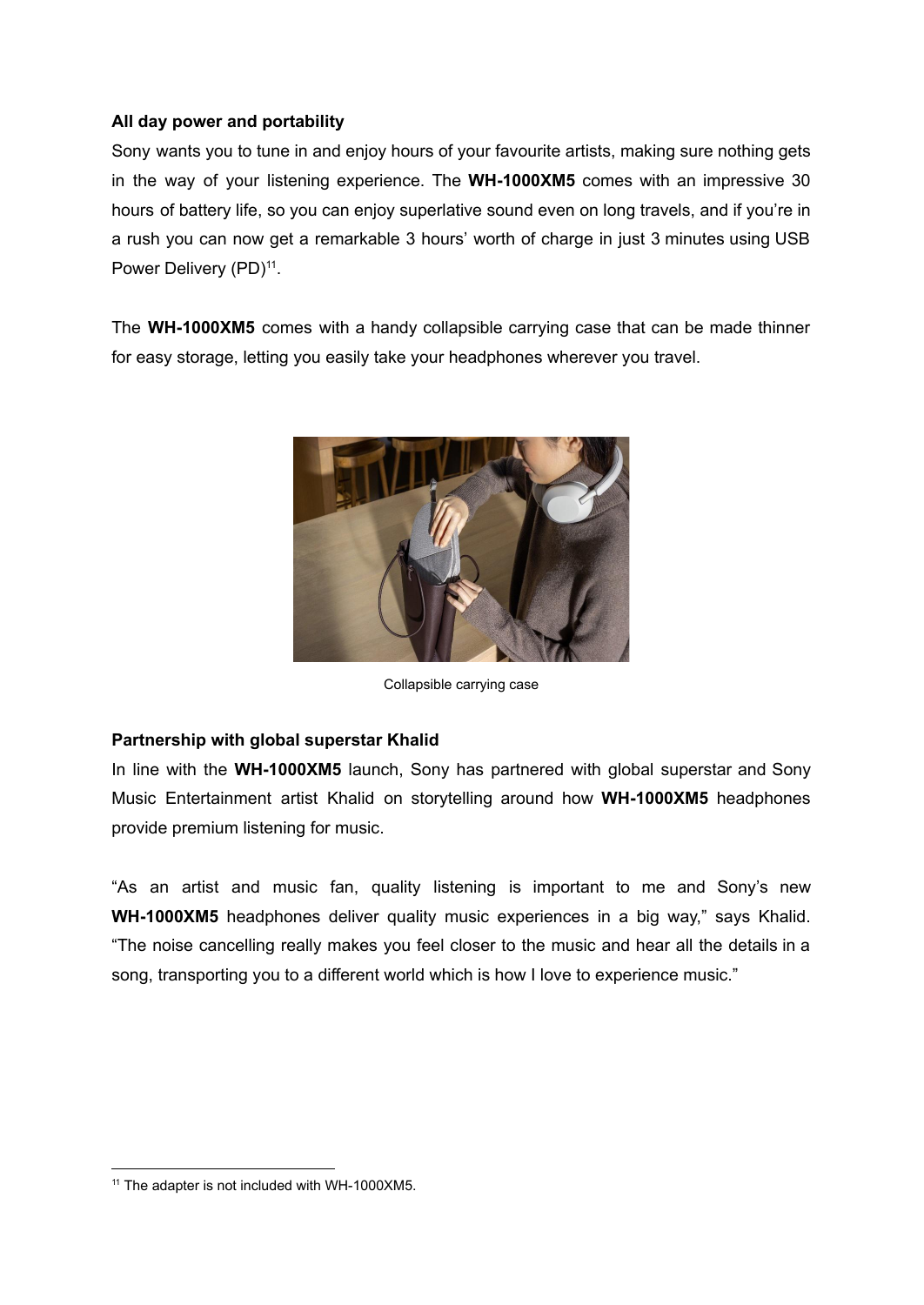

Khalid

See [here](https://youtu.be/JDGiEEGP7L8) for more information on this partnership.

#### **Availability**

The **WH-1000XM5** headphones will be available in Australia from late June 2022. SRP: \$649.95

**###**

#### **About Sony Corporation**

Sony Corporation is a creative entertainment company with a solid foundation of technology. From game and network services to music, pictures, electronics, image sensors and financial services - Sony's purpose is to fill the world with emotion through the power of creativity and technology. For more information, visit: [http://www.sony.net/.](http://www.sony.net/)

**About Sony Australia:** Sony Australia Limited is a wholly owned subsidiary of the Sony Corporation of Japan, and a leading manufacturer of audio, video, communications and information technology products for the consumer and professional markets. Committed to producing innovative and quality electronic products, the range includes BRAVIA TVs, Alpha digital interchangeable lens cameras and Cyber-shot digital cameras, headphones, Walkman MP3 players and other audio products, and professional broadcast equipment. For more information on Sony Australia, visit [www.sony.com.au.](http://www.sony.com.au/)

**Images:** Product images can be downloaded from the Sony Australia & NZ Flickr site: [https://www.flickr.com/photos/sony-anz/.](https://www.flickr.com/photos/sony-anz/) For assistance, please contact the Sony team at Adhesive PR at sony@adhesivepr.com.au